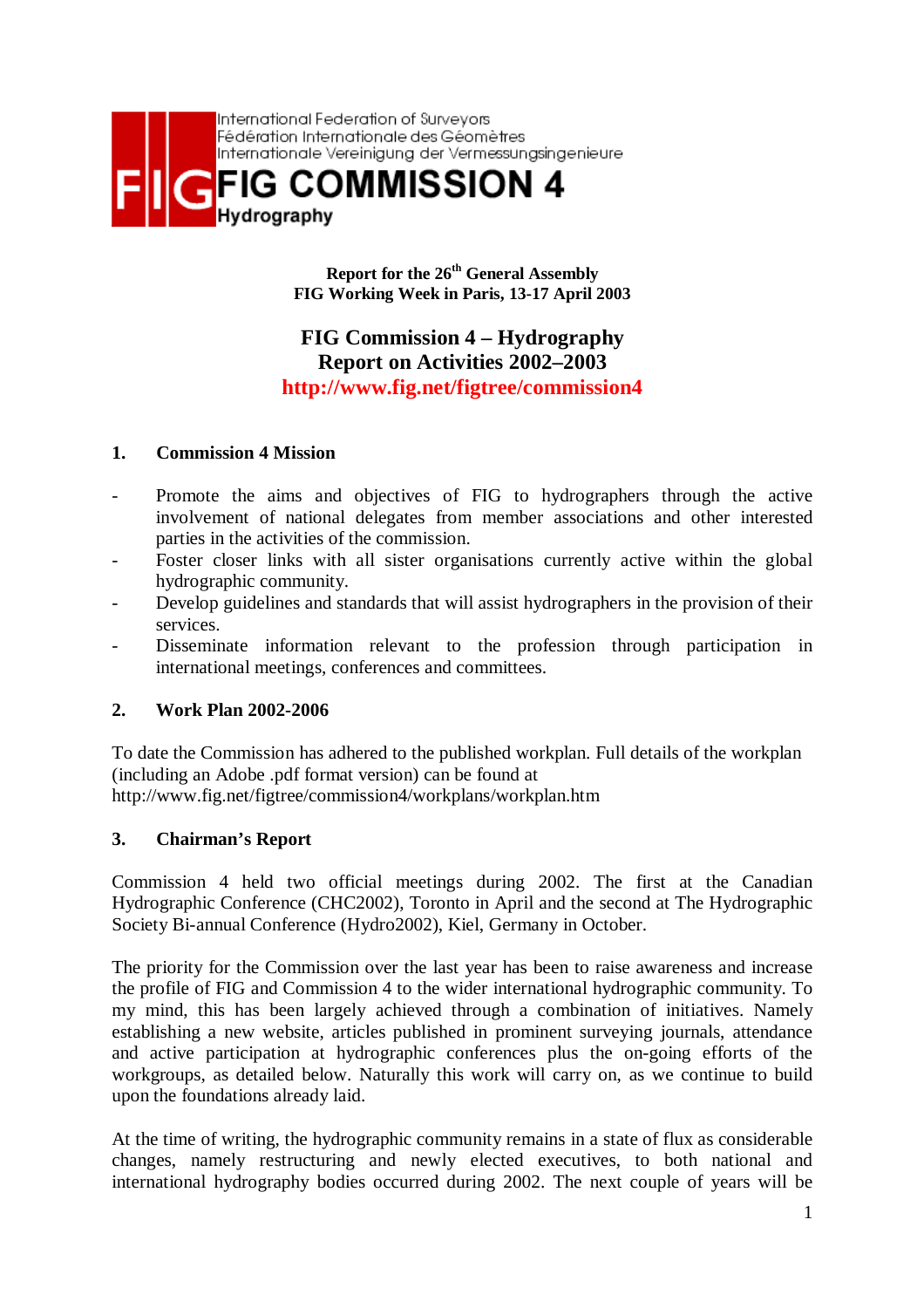critical to Commission 4 in its relationships to sister organisations and attracting national hydrographic bodies to FIG. In addition, a new MOU with the International Hydrographic Organisation (IHO) is to be drawn up and it is anticipated that this will lead to a closer cooperation with this important body.

At the FIG Washington Congress, Commission 4 made a decision to withdraw from the joint IHO/FIG Technical Assistance and Coordination Cooperation Committee (TACC). This was due in part to the complex interests of donor countries and FIG funding issues. In October at Hydro2002, Wilfried Schleider (Germany) and Dirk Bakker (Netherlands) gave a presentation on their work in TACC, which is due to be published in the coming months. Commission 4 acknowledges the work done by Wilfried and Dirk over the years and the valuable contribution they have made to this joint committee.

Commission 4 will continue its participation on the joint IHO/FIG/ICA Advisory Board on Standards of Competence for Hydrographic Surveyors and Nautical Hydrographers.

Over the coming year Commission 4 will endeavor to contribute towards Education and CPD programs in Hydrography, with particular emphasis on inter-commission activity at FIG Regional Meetings. Ideally, to partake in a series of lectures and a structured seminars dealing with local issues.

In conclusion, Commission 4 has a busy year ahead to ensure successful delivery of the workplan.

### **4. Working Group activities**

#### **Working Group 4.1 – Strategic Partnerships**

Chair: Mr. Adam Kerr (United Kingdom), e-mail: Adam.J.Kerr@btopenworld.com

#### Progress Report

After various ad hoc exploratory discussions letters have now been sent to all known national hydrographic organisations. These include the four previous branches of The Hydrographic Society: UK; Danish; Australasian; Benelux. Also the US Branch.

At this point there has been no response, although there has been some clarification of the situation in the USA between The Hydrographic Society of America and the original Branch of The Hydrographic Society. The level of interest in forming alliances between either of these organisations and FIG is not yet known.

Letters have also been written to the previously independent hydrographic associations of Canada, Russia and South Africa. A response has been received from the Secretary of the Russian Hydrographic Society, saying that in principle they are very positive. They are concerned about any financial commitment that may be needed and this has been brought to the attention of the Chairman of Commission 4.

No direct contact has been made with the IHO as it is understood that action is in hand to prepare a new Memorandum of Understand between the IHO and FIG.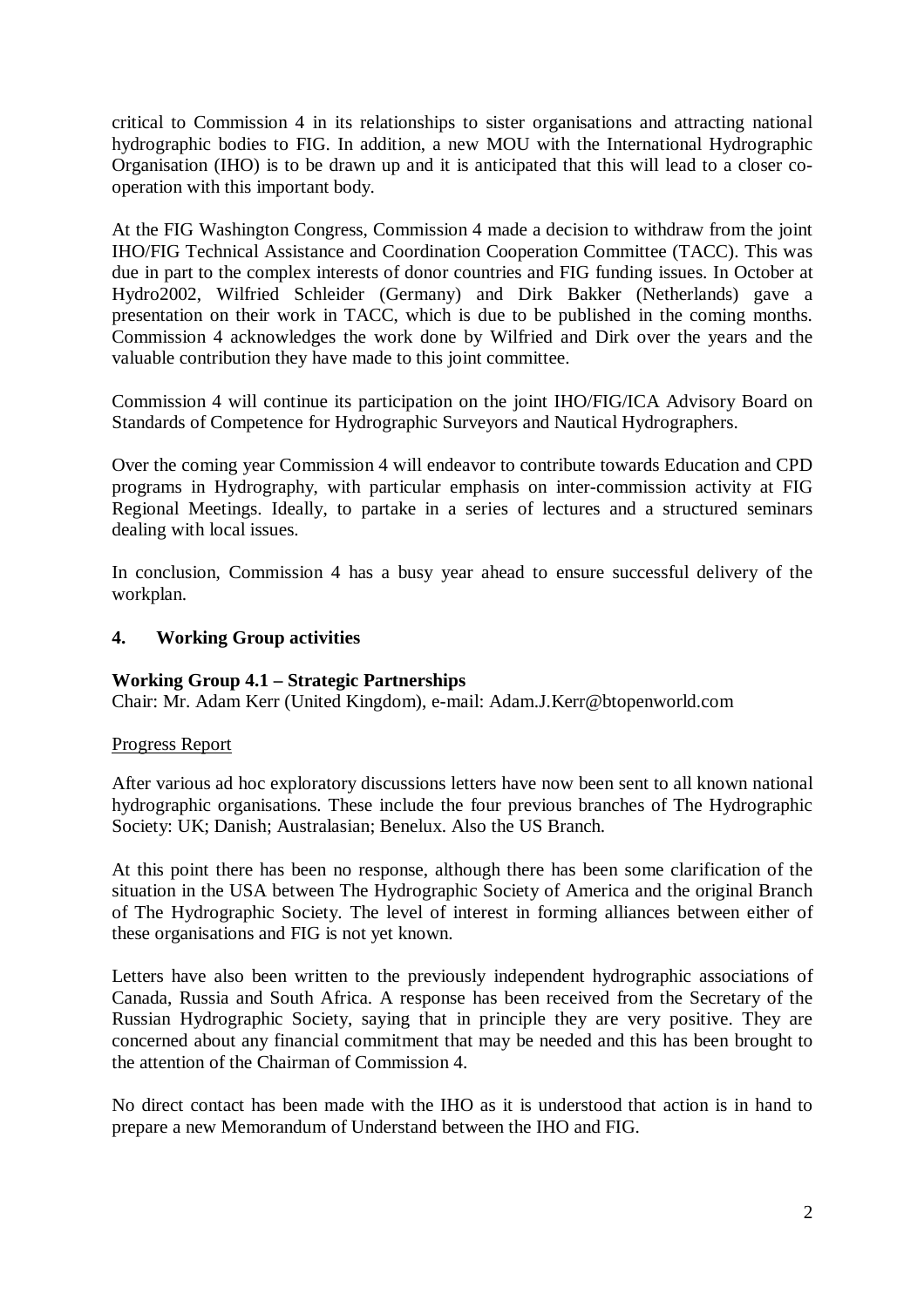A letter has been sent to the newly formed Federation of Hydrographic Societies but so far no reply has been received. It is understood from the AGM of the outgoing Hydrographic Society, that although there is general agreement to form this Federation, it is not yet formally established and so the question of any alliance must await that event.

Apart from receiving responses from the national and international organisations there are some outstanding matters to address on the benefits and costs of such alliances. These include arrangements for meetings, publications and the costs that an individual society may incur through signing up to an alliance.

In concluding, it may be noted that this a difficult time for associations to decide on the issue of alliance with FIG or any other body as many are in a state of change, particularly those that are being formed from the old Branches of the Hydrographic Society. The situation in the USA is also apparently in some state of change.

### **Working Group 4.2 – Vertical Reference Frame**

(A Joint Working Group with Commission 5). Chair: Dr. Ahmed El-Rabbany, Canada, e-mail: rabbany@ryerson.ca

#### Progress Report

Traditionally, bathymetric and topographic measurements have been collected independently to serve different purposes. Additionally, depth and height data were referred to different vertical datums, which created inconsistency across the land-sea interface.

With the growing number of coastal applications, such as coastal zone management and marine boundary delimitation, it is necessary that a seamless vertical reference surface be established. The availability of such a reference surface is also necessary for the development of the three-dimensional ECDIS, which is expected to have significant economic and safety impacts.

Unfortunately, however, establishing the relationships between the various vertical datums, and consequently the seamless vertical reference surface, is not an easy task. This is mainly due to the inconsistent datum distortion as well as the discrepancies in the subsequent measuring techniques.

To tackle this subject, the FIG Working Group 4.2 (WG 4.2), Vertical Reference Frame, was established. A paper summarizing the activities and findings of the Working Group will be presented at the FIG working week in Paris. In addition, a poster highlighting the WG's activities will be produced and presented at the FIG working week.

### **Working Group 4.3 – Coastal Zone Management (CZM)**

(A Joint Working Group with Commission 7) Chair: Michael Sutherland (Canada), e-mail: d8kw@unb.ca

#### Progress Report

It was agreed that the group should initially focus on coastal zone management, marine cadastre, and ocean governance as specific topics from the list of relevant topics that include: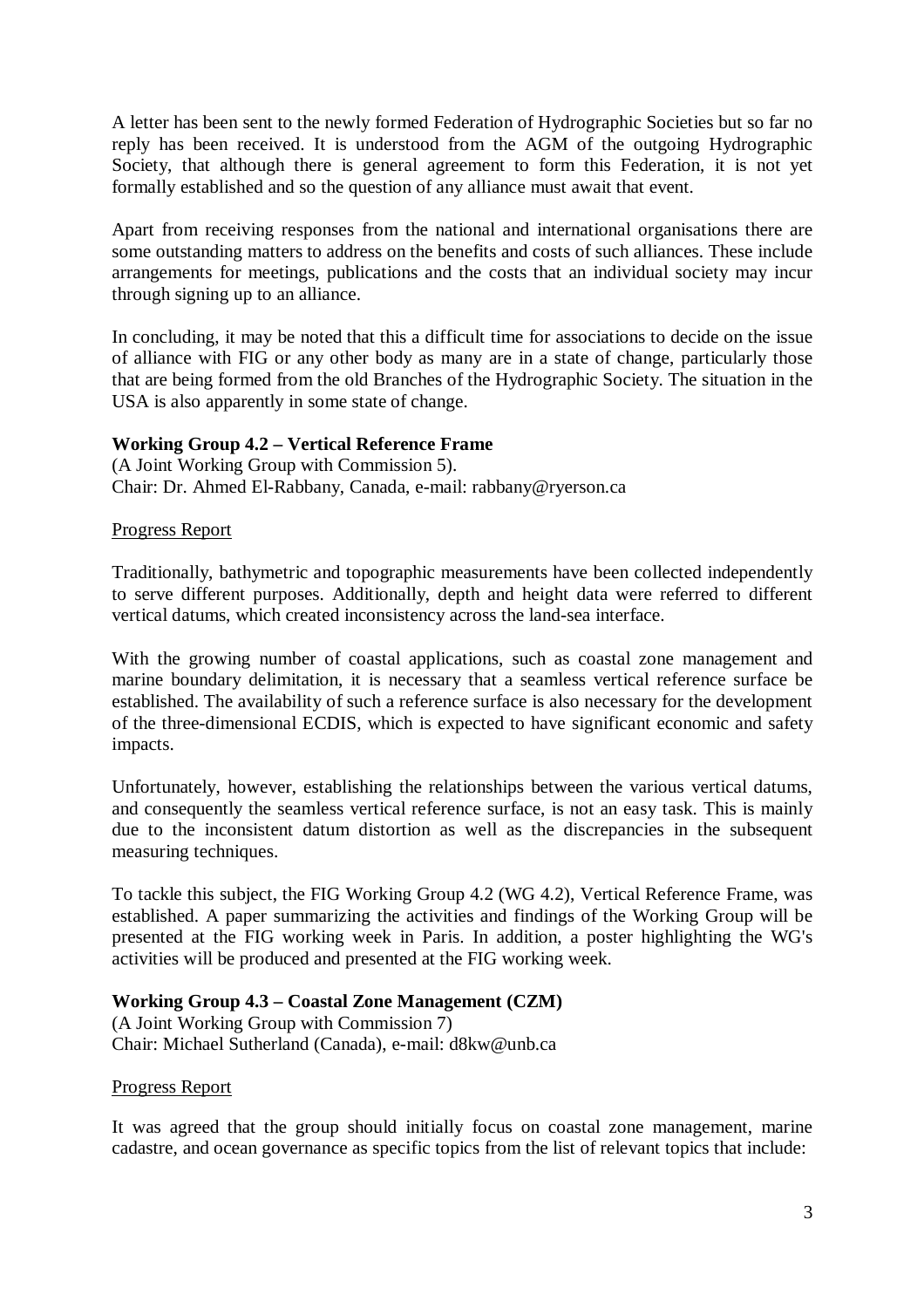- Hydrography
- Coastal zone management
- Ocean governance
- Marine Cadastre
- Boundary delimitation
- Maritime jurisdiction
- Marine spatial data infrastructure

The aim of the group in this regard is to ascertain an acceptable position reflective of how surveyors could contribute to the areas of choice.

After initial discussions via email it was decided that members of the group would write status papers covering the contemporary situations in their own countries/regions. These papers would be brought to the working week in Paris for discussion aimed at formulating a unified position on these topics, and plotting the group's course of actions over the period of their tenure towards the attainment of the objectives of the Workgroup 4.3.

## **5. Communications**

The new Commission 4 website is part of the main FIG website, which is maintained and operated by the FIG permanent office in Copenhagen.

Over the last year, two articles on Commission 4 were published in leading International Surveying Journals. Both are available on the website in Adobe .pdf format and offer a good overview of current policy and future activities.

Details of all meetings and conferences attended, with comprehensive minutes and pictures, are available on the website.

The Commission keeps a full and comprehensive list of addresses of delegates, correspondents and friends of the Commission.

### **6. Conferences and Events**

The Commission attended two conferences, CHC2002 and at Hydro2002.

### **7. Future Plans**

The Commission will hold meetings as and when appropriate throughout the coming year, normally arranged to coincide with conferences that the commission is involved in.

The Paris WW in April, will be the first meeting that Commission 4 is fully represented since the formation of the work groups, in Washington and Canada last year. All the Working Group Chairs will be present to report on progress and discuss future plans.

The Commission is co-sponsoring the  $7<sup>th</sup>$  South East Asian Surveyors Conference to be held in Hong Kong, November 2003. Full details can be found at www.seasc2003hk.org